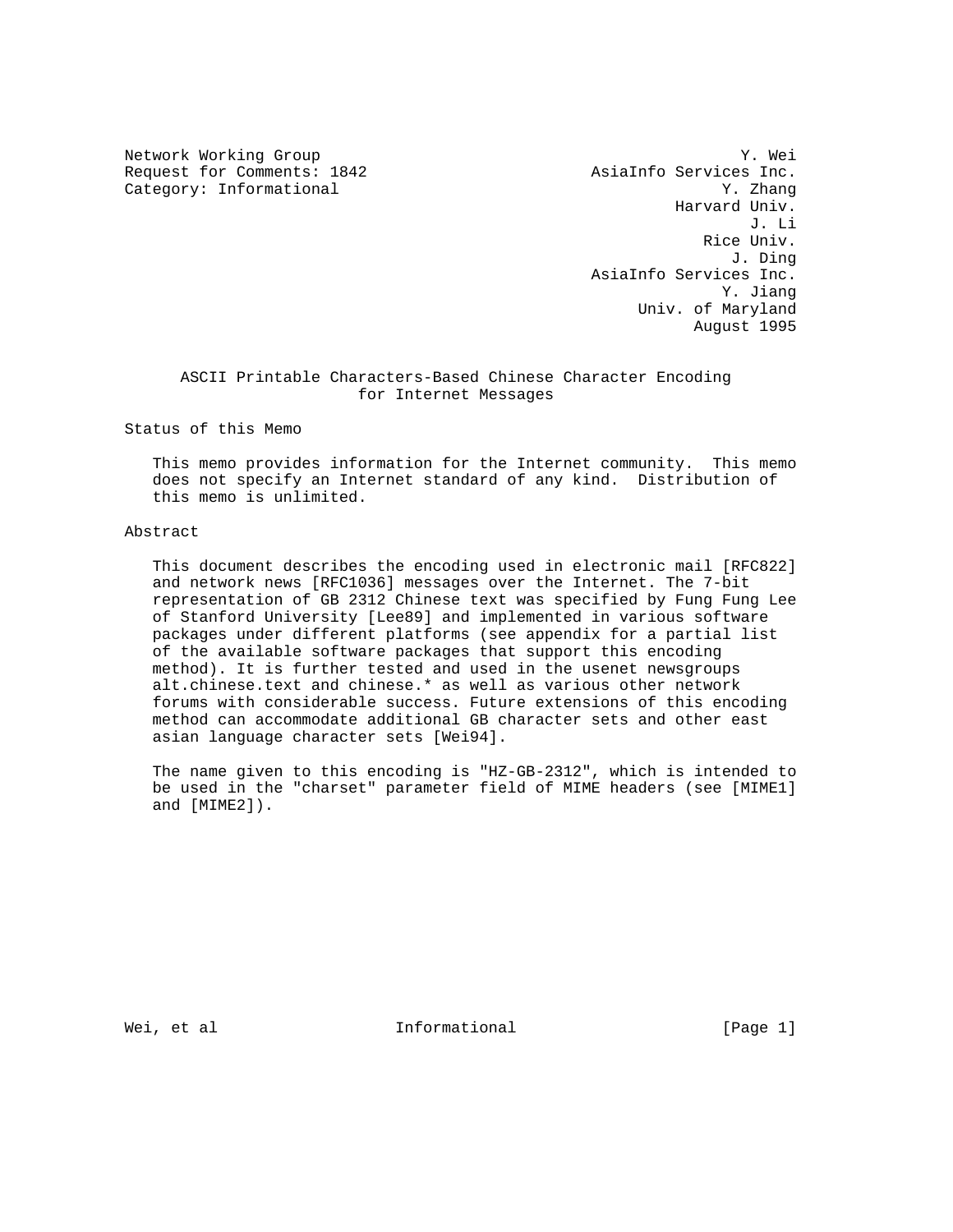Table of Contents

| 1              |                                                             |  |
|----------------|-------------------------------------------------------------|--|
| 2 <sup>1</sup> |                                                             |  |
| $\mathcal{E}$  |                                                             |  |
| 4 <sub>1</sub> |                                                             |  |
| 5.             |                                                             |  |
| 6.             |                                                             |  |
| $7^{\circ}$    |                                                             |  |
| 8 <sub>1</sub> |                                                             |  |
| 9.             |                                                             |  |
| 10             | Appendix: List of Software Implementing HZ Representation 9 |  |

#### 1. Introduction

 Chinese (and other east Asia languages) characters are encoded with multiple bytes to guarantee sufficient coding space for the large number of glyphs these languages contain. With the prolification of internetwork traffic around the world, it becomes necessary to define ways to facilitate the transfer of text in multiple-byte character set languages (hereafter as Chinese text) over internet.

 There are two layers of concerns need to be addressed by any mechanism whose purpose is to transfer Chinese text over internet. The first is on application layer, in which concerned applications should be able to recognize the encoding of the text and/or discern different character sets which might be mixed in the text and handle it accordingly. The second layer is the actual transport of Chinese text between point A to point B over the Internet. Because the prevailing mail transport protocol used over internet, the Simple Mail Transport Protocol (aka. SMTP) was designed originally for ASCII character set only, many internet mail agents are not 8 bit clean and therefore introduce challenges for any attempt to actually implement a mechanism for the transport of Chinese text over internet.

 Here we describe a mechanism for transmission of Chinese text over IP network. This described mechanism has being implemented by various software package dealing with multi-language support and has been tested on USENET newsgroups and other types of internet forums over the last two years. The test results shows that the HZ representation can pass through almost all existing mail delivery agents without being corrupted. The HZ representation currently handles GB2312-80 Chinese character set only. Further expansion to other Chinese encoding systems and to other East Asia Language is under consideration.

Wei, et al informational informational [Page 2]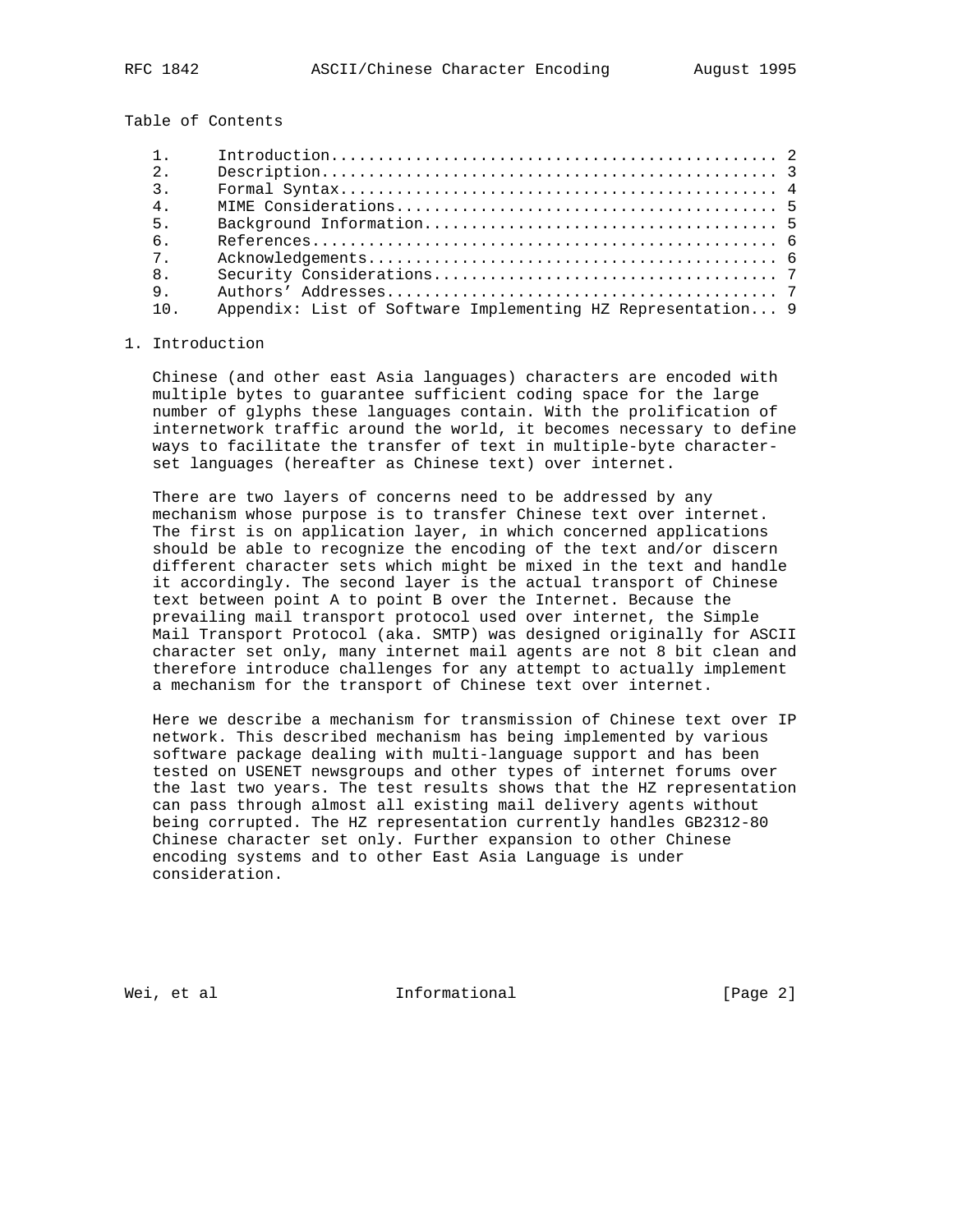#### 2. Description

 For an arbitrary mixed text with both Chinese coded text strings and ASCII text strings, we designate to two distinguishable text modes, ASCII mode and HZ mode, as the only two states allowed in the text. At any given time, the text is in either one of these two modes or in the transition from one to the other. In the HZ mode, only printable ASCII characters (0x21-0x7E) are meanful with the size of basic text unit being two bytes long.

 In the ASCII mode, the size of basic text unit is one (1) byte with the exception '˜˜', which is the special sequence representing the ASCII character '"'. In both ASCII mode and HZ mode, '"' leads an escape sequence. However, as HZ mode has basic size of text unit being 2 bytes long, only the '"' character which appears at the first byte of the the two-byte character frame are considered as the start of an escape sequence.

 The default mode is ASCII mode. Each line of text starts with the default ASCII mode. Therefore, all Chinese character strings are to be enclosed with  $'\tilde{\ }'$  and  $'\tilde{\ }'$  pair in the same text line.

The escape sequences defined are as the following:

| $\sim$ 1        | ---- escape from ASCII mode to GB2312 HZ mode                   |
|-----------------|-----------------------------------------------------------------|
| $\sim$ }        | ---- escape from HZ mode to ASCII mode                          |
| $\sim$ $\sim$   | $---$ ASCII character '"' in ASCII mode                         |
| $\tilde{\ }$ \n | ---- line continuation in ASCII mode                            |
|                 | $\lceil$ [!-z ] ---- reserved for future HZ mode character sets |

 A few examples of the 7 bit representation of Chinese GB coded test taken directly from [Lee89] are listed as the following:

| Example $1:$ (Suppose there is no line size limit.)                                                |  |  |  |
|----------------------------------------------------------------------------------------------------|--|--|--|
| This sentence is in ASCII.                                                                         |  |  |  |
| The next sentence is in GB. $\frac{1}{3}$ <: Ky2; S $\frac{1}{3}$ #, NpJ) 16HK! $\frac{1}{3}$ Bye. |  |  |  |

- Example 2: (Suppose the maximum line size is 42.) This sentence is in ASCII. The next sentence is in GB.  $\zeta$  <: Ky2; S $\{\#$ ,  $\zeta$   $\}$  $\lceil NpJ\rceil$ 16HK! $\lceil \lceil NpJ\rceil \rceil$ Bye.
- Example 3: (Suppose a new line is started for every mode switch.) This sentence is in ASCII. The next sentence is in GB.<sup>~</sup>  $\sim$ {<:Ky2;S{#,NpJ)l6HK!#~}~ Bye.

Wei, et al informational informational [Page 3]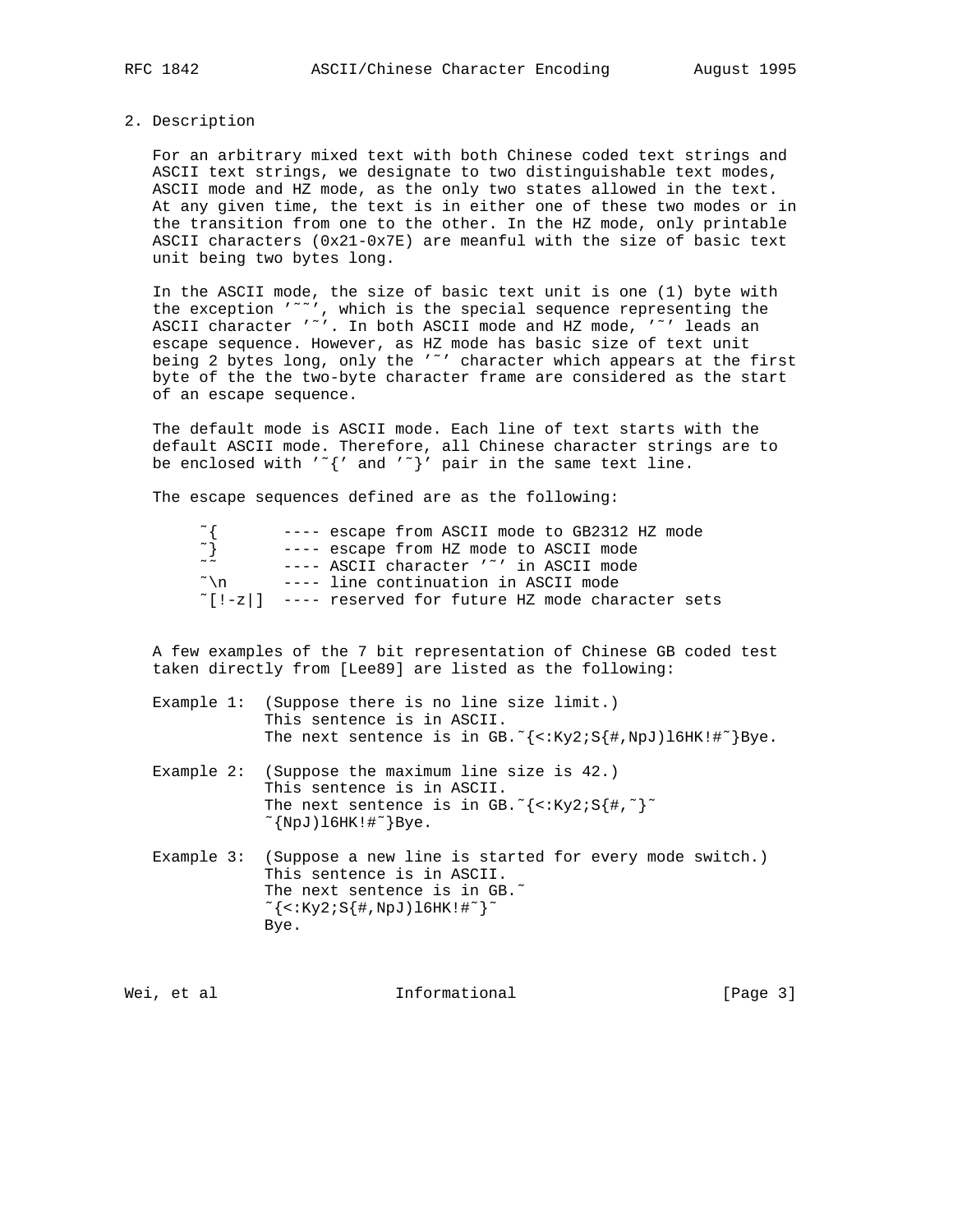3. Formal Syntax

 The notational conventions used here are identical to those used in RFC 822 [RFC822].

The \* (asterisk) convention is as follows:

l\*m something

 meaning at least l and at most m somethings, with l and m taking default values of 0 and infinity, respectively.

| message                                  | = headers 1*( CRLF *single-byte-char *segment<br>single-byte-seq *single-byte-char )<br>; see also [MIME1] "body-part"<br>; note: must end in ASCII                 |
|------------------------------------------|---------------------------------------------------------------------------------------------------------------------------------------------------------------------|
| headers                                  | = <see "body-part"="" "fields"="" [mime1]="" [rfc822]="" and=""></see>                                                                                              |
| segment                                  | = single-byte-segment / double-byte-segment                                                                                                                         |
| single-byte-segment = 1*single-byte-char |                                                                                                                                                                     |
|                                          | double-byte-segment = double-byte-seq $1*($ one-of-94 one-of-94 $)$                                                                                                 |
| single-byte-seg                          | $=$ " $\sim$ } "                                                                                                                                                    |
| double-byte-seq                          | $=$ $\mathbb{R}$ $\sim$ { $\mathbb{R}$                                                                                                                              |
| <b>CRLF</b>                              | $= CR LF$<br>: (Octal, Decimal.)                                                                                                                                    |
| CR                                       | 15,<br>13.<br>= <ascii carriage="" cr,="" return="">; (</ascii>                                                                                                     |
| LF                                       | $=$ <ascii lf,="" linefeed=""> ; ( 12,<br/>10.</ascii>                                                                                                              |
| one-of- $94$                             | = $\langle \text{any one of 94 values} \rangle$ ; $(41-176, 33,-126.)$                                                                                              |
| single-byte-char                         | = <any &="" 7bit,="" bare="" but="" cr="" including="" lf,="" not<br="">including CRLF, not including &gt; <math>/</math> "<sup><math>\sim</math></sup>"&gt;;</any> |
| 7BIT                                     | $: (0-177, 0,-127.)$<br>= <any 7-bit="" value=""></any>                                                                                                             |

Wei, et al **Informational** [Page 4]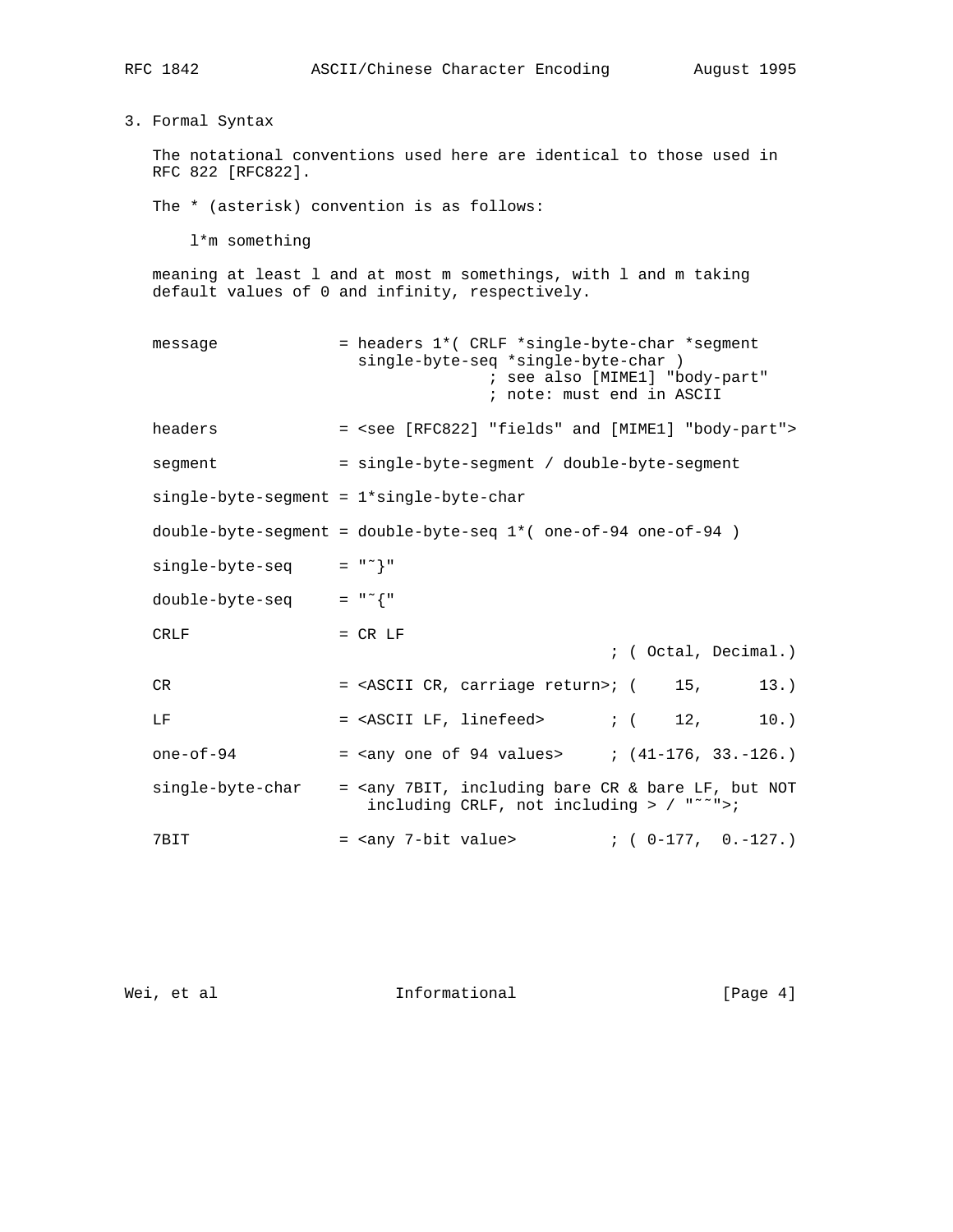# 4. MIME Considerations

 The name given to the HZ character encoding is "HZ-GB-2312". This name is intended to be used in MIME messages as follows:

Content-Type: text/plain; charset=HZ-GB-2312

 The HZ-GB-2312 encoding is already in 7-bit form, so it is not necessary to use a Content-Transfer-Encoding header.

5. Background Information

 A GB code is a two byte character withe the first byte is in the range of 0x21-0x77 and the second byte in the range 0x21-0x7E. As the printable ASCII subset of characters are single byte character in the range of 0x21--0x7E, two printable ASCII characters can represent a two byte GB coded Chinese character if proper escape sequence is used to indicate the proper text mode. This form the base of the above described HZ 7-bit representation methods. Further, with the use of a printable ASCII character, '˜', as the leading byte of the escape sequence, the HZ representation eliminated the need of reserving any non-printable ASCII characters, which are commonly used by application programs (as well as system environment) for various control function or other special signaling. Therefore, the HZ representation method described here posses the least probability of interfering with the host and network environment. This is also a convenient for application for implementing the HZ coding method.

 HZ representation method has been implemented in various Chinese software across computer hardware platforms. It has also being tested for more than two years over USENET newsgroups, alt.chinese.text and chinese.\*, for the transmission of Chinese texts over the internet. The original points of those transferred Chinese texts are geographically scattered around the world and under the constraints of vast different system and network environments. Therefore, such a test group may well represent a rather complete sample of the real internet world. The successful test of the HZ representation method therefore builds up the confidence that it is well suited for transmitting multi-byte text messages over the internet.

 Under HZ representation, ASCII text remain as 7-bit characters and therefore HZ representation together with the 7-bit ASCII character set can be viewed as forming a superset of characters.

Wei, et al **Informational Informational** [Page 5]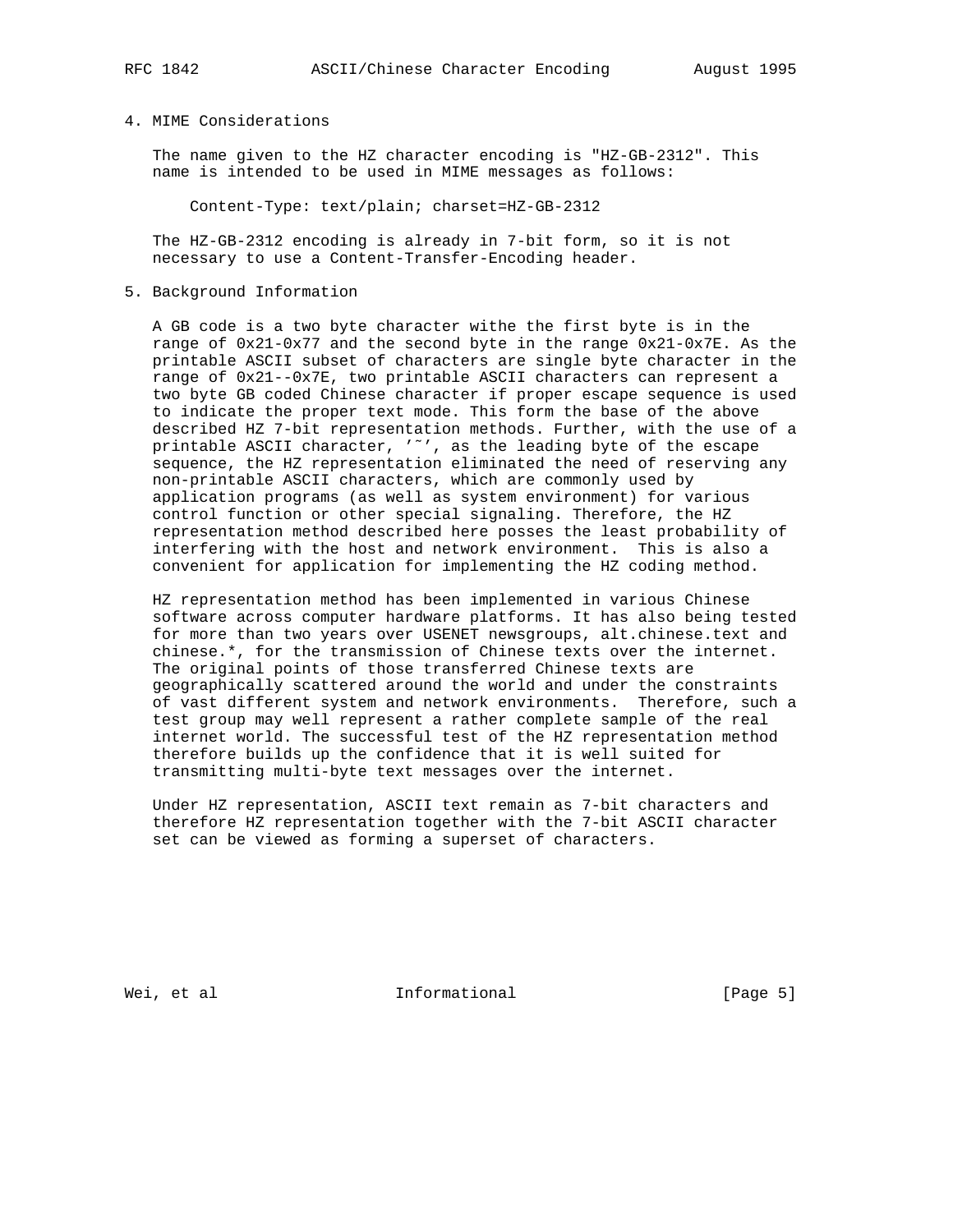#### 6. References

 [ASCII] American National Standards Institute, "Coded character set -- 7-bit American national standard code for information interchange", ANSI X3.4-1986.

 [GB 2312] Technical Administrative Bureau of P.R.China, "Coding of Chinese Ideogram Set for Information Interchange Basic Set", GB 2312-80.

 [Lee89] Lee, F., "HZ - A Data Format for Exchanging Files of Arbitrarily Mixed Chinese and ASCII characters", RFC 1843, Stanford University, August 1995.

 [MIME1] Borenstein N., and N. Freed, "MIME (Multipurpose Internet Mail Extensions) Part One: Mechanisms for Specifying and Describing the Format of Internet Message Bodies", RFC 1521, Bellcore, Innosoft, September 1993.

 [MIME2] Moore, K., "MIME (Multipurpose Internet Mail Extensions) Part Two: Message Header Extensions for Non-ASCII Text", RFC 1522, University of Tennessee, September 1993.

 [RFC822] Crocker, D., "Standard for the Format of ARPA Internet Text Messages", STD 11, RFC 822, UDEL, August 1982.

 [RFC1036] Horton M., and R. Adams, "Standard for Interchange of USENET Messages", RFC 1036, AT&T Bell Laboratories, Center for Seismic Studies, December 1987.

 [Wei94] Wei, Yagui, "A Proposal for a Consolidated Collection of East Asian Language Coding Standards Using Solely ASCII Printable Characters", June 30, 1994.

### 7. Acknowledgements

 Many people have involved the design and specification of the HZ 7 bit Chinese representation system at different stages. Most notable among them are Ed Lai, Chunqing Cheng, Fung Fung Lee, and Ricky Yeung. This document is merely a recollection of thoughts and efforts made collectively by this group of people whose devotion has led to the current success of the HZ Chinese representation over the Internet. Further, the authors wish to thank AsiaInfo Services Inc. for sponsoring the preparation of this document and for facilitate the communication need to refine this document.

Wei, et al **Informational Informational** [Page 6]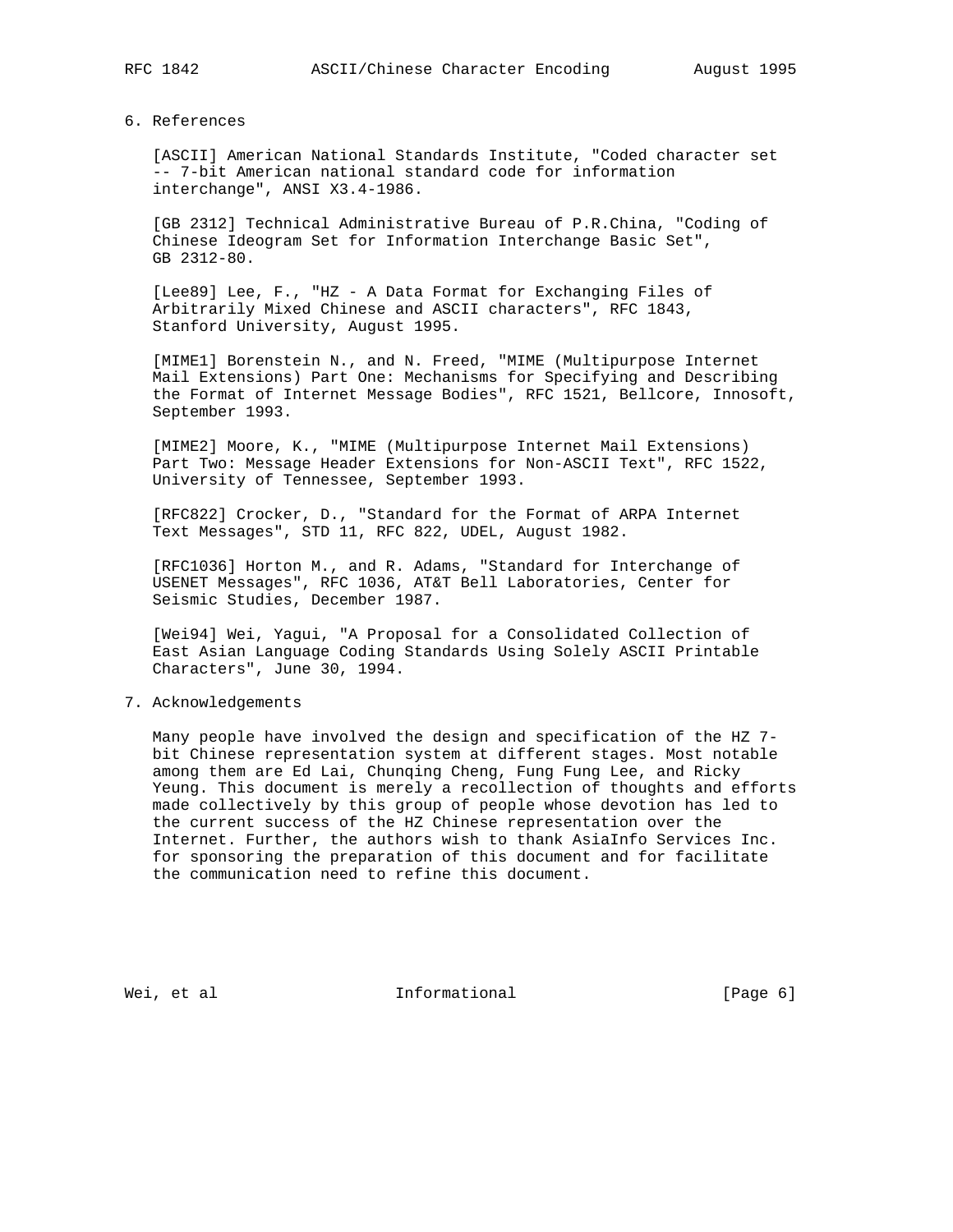# 8. Security Considerations Security issues are not discussed in this memo. 9. Authors' Addresses Ya-Gui Wei AsiaInfo Services Inc. One Galleria Tower 13355 Noel Rd. Suite 1340 Dallas, TX 75240 Phone: (214) 788-4141 Fax: (214) 788-0729 EMail: HZRFC@usai.asiainfo.com Yun Fei Zhang CfA Harvard University MS 66 60 Garden St. Cambridge, MA 02138 Phone: (617)-860-9444 EMail: zhang@orion.harvard.edu Jian Q. Li Rice University ONS - MS 119 P.O. Box 1892 Houston, Texas 77251-1892 Phone: (713)285-5328 EMail: jian@is.rice.edu

Wei, et al **Informational** [Page 7]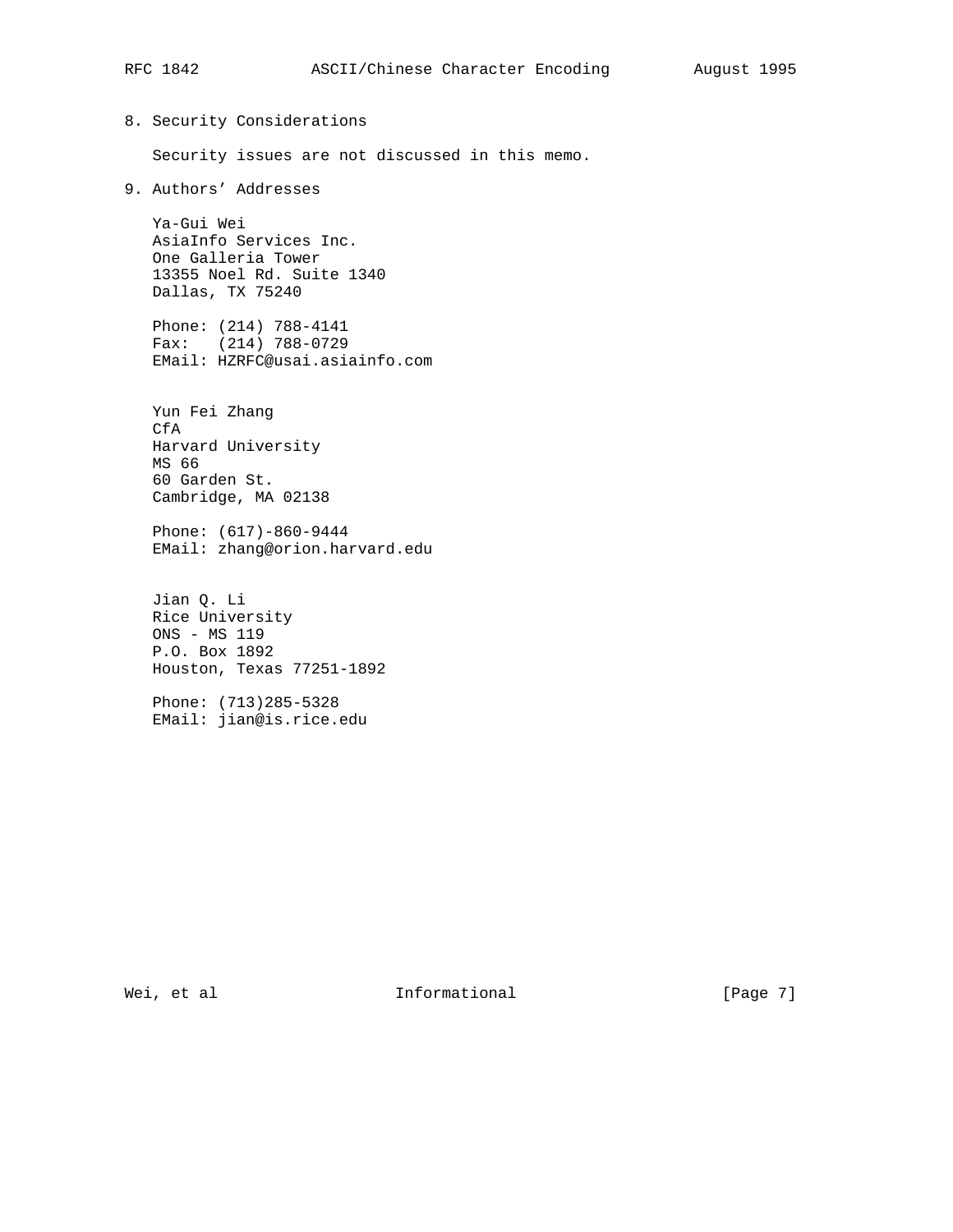Jian Ding ISTIC Bldg, Room 431 15 Fuxing Road, Beijing, China 100038

 Phone: 86 10 853-7120 Fax: 86 10 853-7123 EMail: ding@Beijing.AsiaInfo.com

 Yuan Jiang Electrical Engineering Department University of Maryland College Park, MD 200742

 Phone: 301-405-3729 EMail: yjj@eng.umd.edu

Wei, et al **Informational** [Page 8]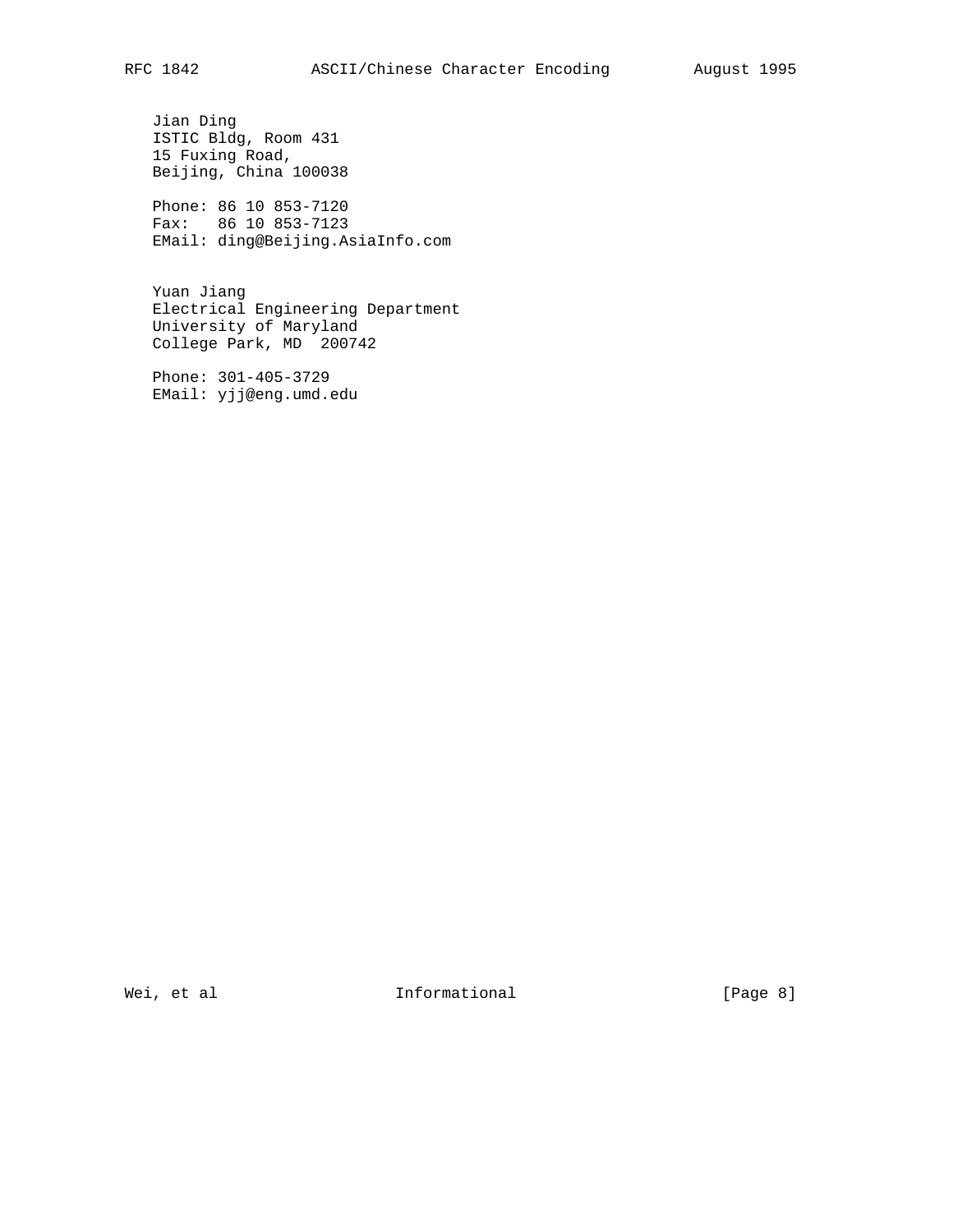10. Appendix: List of Software Implementing HZ Representation

 In the following, we compiled a list on software packages support the HZ Chinese representation method. Though this list is far from complete, it is visible that support for HZ representation has be implemented for major hardware and software platforms. For more information on the listed software packages (and for other information pertain to Chinese computing), please refer to the internet site: ftp://ftp.ifcss.org/pub/software/ or its mirrors at the following sites:

| at Beijing, China:     | $ftp://info.bta.net.cn://pub/software/i$       |
|------------------------|------------------------------------------------|
| at Shanghai, China:    | $ftp://info.bta.net.cn://pub/software/i$       |
| at Taiwan:             | $ftp://nctuccca.edu.tw/public/Chinese/ifcss/i$ |
| Ωr                     | $ftp://ftp.edu.tw://Chinese/ifcess/software/i$ |
| At Singapore:          | ftp://ftp.technet.sg:/pub/chinese/;            |
| at California, U.S.A.: | ftp://cnd.org/pub/software/.                   |
|                        |                                                |

 The software in the next section are listed by its name and followed by the current version number, release date (in parenthesis) and the author(s) of the software. A brief description of the functionality of the software starts at the line immediately after the headline and lead by character string "--". Two consecutive packages are separated by a blank line.

zwdos (V2.2, March 5, 1993) by Wei Ya-Gui

 -- MS-DOS kernal extension that gives DOS text mode programs the ability to enter, display, manipulate and print 'zW' and HZ Chinese text. Small memory requirement. Supports EGA, VGA or Hercules Monographic displays.

 HZ (V2.0, Feb. 7, 1995) by Fung F. Lee -- Conversion from HZ to GB, GB to HZ, and zW to HZ respectively. Versions for PC, Mac and Unix exist.

 XingXing (V4.2, Mar 29. 1995) by Wang Xiangdong -- chinese word processor for PC.

NJStar (V3.00, Feb. 10, 1994 by Hongbo Ni)

 -- GB Word Processor (Viewer, editor, printing, converter) Supports EGA/(mono)VGA/SuperVGA monitors, and various printers, Chinese<->English dictionary lookup, HanziInfo and glossary; Includes more than 20 Chinese input methods with Intelligent LianXiang and fuzzy Pinyin; Speed up with sentence based Pinyin; Reads and writes GB, Hz, zW & Big5 files; DOS Shell; Configurable.

Wei, et al informational informational [Page 9]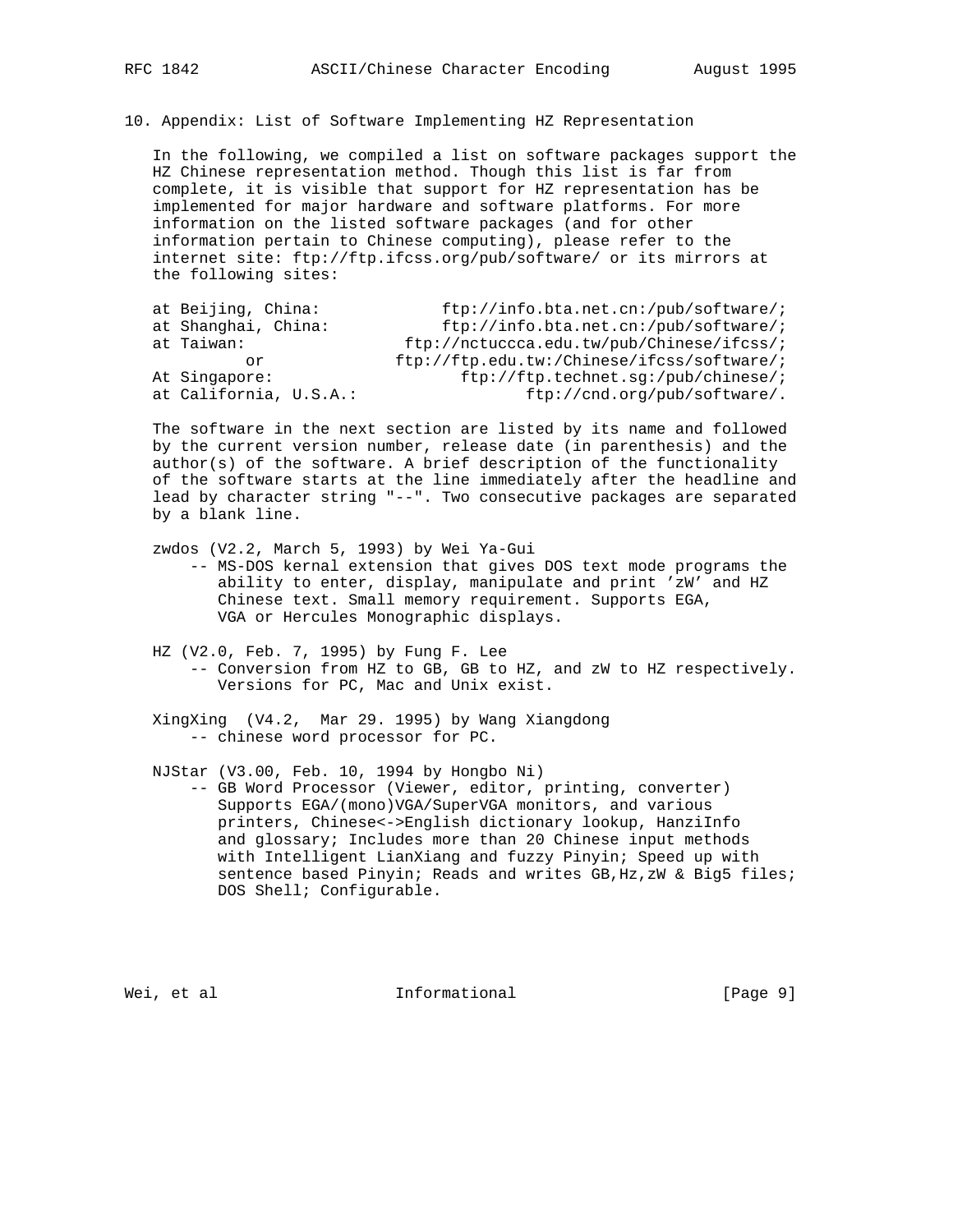- QuickStar (V3.0, June 7, 1995) by Anthony Mai -- Compact size Chinese edit software for PC. PinYin, CiZu, WuBi, GuoBiao, ASCII etc input method. Translate to/from GB, HZ and Big5 coded Chinese files.
- cnprint (V2.6, Jan. 25, 95) by Yidao Cai -- print GB/Hz/BIG5/JIS/KSC/UTF8 etc or convert to PostScript (conforms to EPSF-3.0). Both DOS and UNIX version available.
- dm24 (V2.0, Sept. 1993) by Gongquan Chen) -- Chinese GB/HZ printing program for EPSON 24pin printer
- HXLASER (V2.6, Feb. 1994) by Chen, Gongquan -- A GB/HZ/BIG5 file printing program for HP LaserJet plus and later model printers.
- CNVIEW (V3.0, Jan. 1, 1995) by Jifang Lin -- View GB/Hz/Big5 encoded Chinese text file on IBM-PC & compatibles
- ZWLIST (V1.1, Nov. 24, 1993) by Gongquan Chen -- Chinese HZ/GB/BIG5 File Browser for ZWDOS
- zwTool (V1.0, Oct. 30,1993) by Gongquan Chen -- a MSDOS TSR program for input of Chinese characters in text mode; Developed primarily for Chinese programmers using IDE (Integrated Development Environment, like Borland's Turbo languages); Supports GB/HZ; EGA/VGA required;

DateStar (V1.1) by Youzhen Cheng

 -- Chinese Calendar Producer. Displays Chinese and western calendar in ASCII code, BIG-5 code, GuoBiao code (PRC Standard), and HZ code (Network)

MacViewHZ (V2.21 Dec. 93) by Xiaodong Chen

 -- Display and print GB/HZ or BIG5 coded Chinese text files on Macintosh without Chinese OS system, with easy to use Mac user interface including multiple windows and simple editing features such as delete, copy, cut and paste.

MacHZTerm (V0.52) by Xin Xu

 -- a communication program using CommToolBox, capable of displaying GB, HZ, Big5 texts on line. No Chinese OS required. System 7 recommended.

HanziTerm (V0.5) by Ricky Yeung

 -- A terminal emulator for Mac Chinese OS 6.0.x or later. Support 8-bit character code, HZ, and zW.

Wei, et al informational informational [Page 10]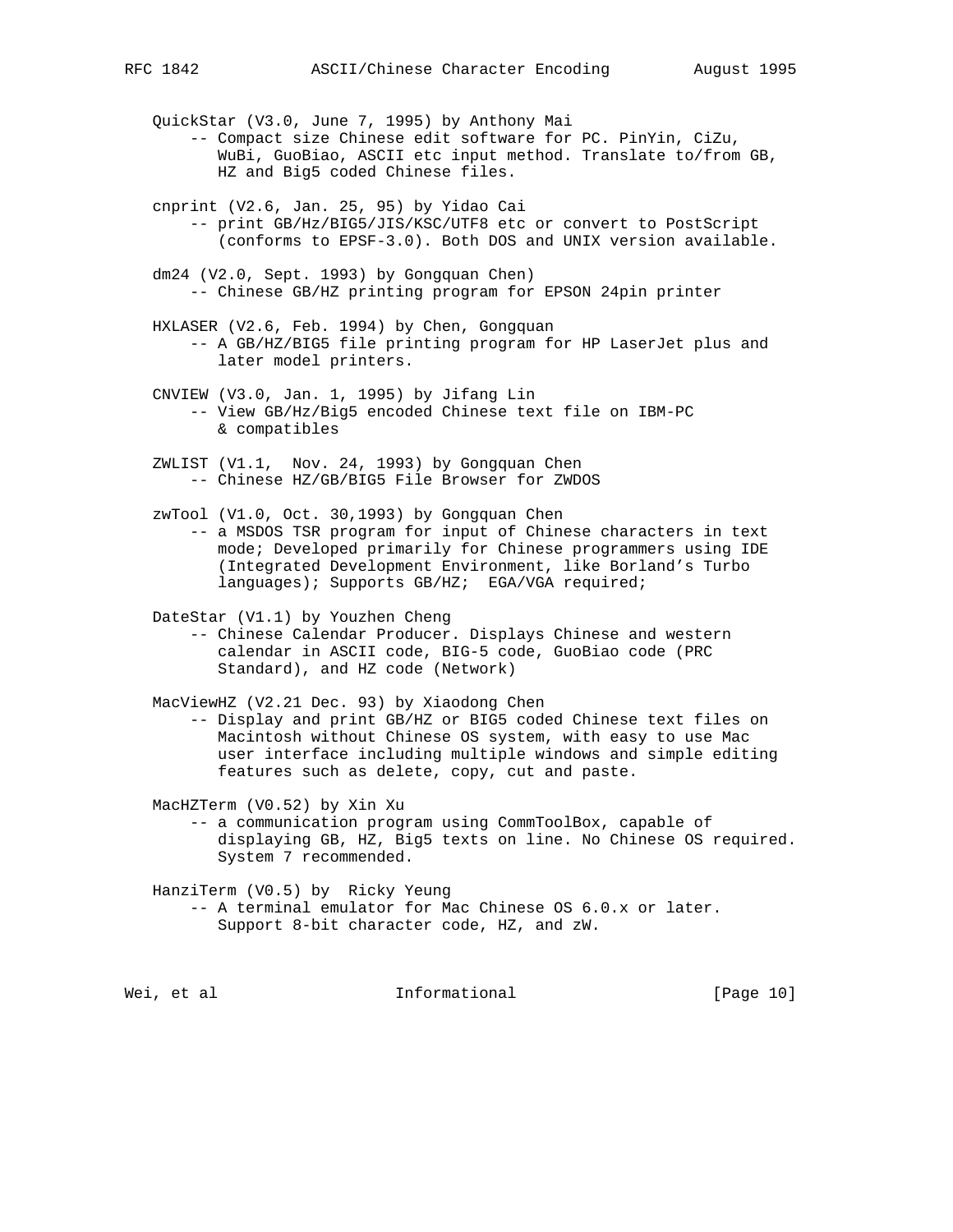Tex-Edit-HZ (V1.0, Dec. 18 1993) by Tom Bender and Tie Zeng. -- A MAC WorldScript savvy Text editor with HZ<->GB conversion feature.

- MacBlue Telnet (V2.6.6, Feb 16, 1995) by MacBlue -- A Telnet program that can handle all Chinese encodings (such as HZ, GB, Big5, ET etc), EUC-JIS and EUC-KSC; based on NCSA Telnet with built-in hanzi input methods.
- rnMac (V1.3b5) by Roy Wood -- Offline Newsreader including GB <-> HZ conversion
- Weiqi267 (V2.67) by Xiangbo Kang -- record Weiqi games and transfer them through net. GB, HZ 100 % compatible (but Russian char disabled). There is a user guide in HZ coding. \* Now can also be used for Chinese Chess.
- TwinBridge (V3.2, Nov. 16, 1994) by Twinbridge Software Corporation -- an interface between Windows and applications, it allows Chinese character processing in Windows applications like Word for Windows, Ami Pro, Excel, etc. You can edit Chinese characters like English characters in most of applications.
- WinHZ (V1.1, April 13, 1995) by Tian Bogang -- HZ extension for Chinese systems for Windows
- HZcomm (V1.5, Nov. 14, 1993) by Nick Ke Ning. -- HZ coding supported communication program under Chinese Windows System (GB internal coded). Good for reading/writing HZ coded E-mail and news(alt.chinese.text) on line in Windows 3.1 for PCs.
- SimpTerm (V0.8.0) by Jianqing Hu -- A Chinese communication program for MS-Windows 3.1 with build in support for BIG5, HZ and GB encoded text.
- ChPad (V1.31) by Tian Bogang -- GUO BIAO and HZ file browser for MS WINDOWS 3.1
- SilkRoad (V1.0) by Antony C. Hu -- GB/HZ Viewer for MS-Windows 3.1
- gnus-chinese (V1.0, Apr. 26 1994) by Ning Mosberger-Tang -- convert HZ articles to the code understandable by your terminal automatically in GNUS newsreader (for GNU EMACS).

Wei, et al  $I_n$  Informational  $[Page 11]$